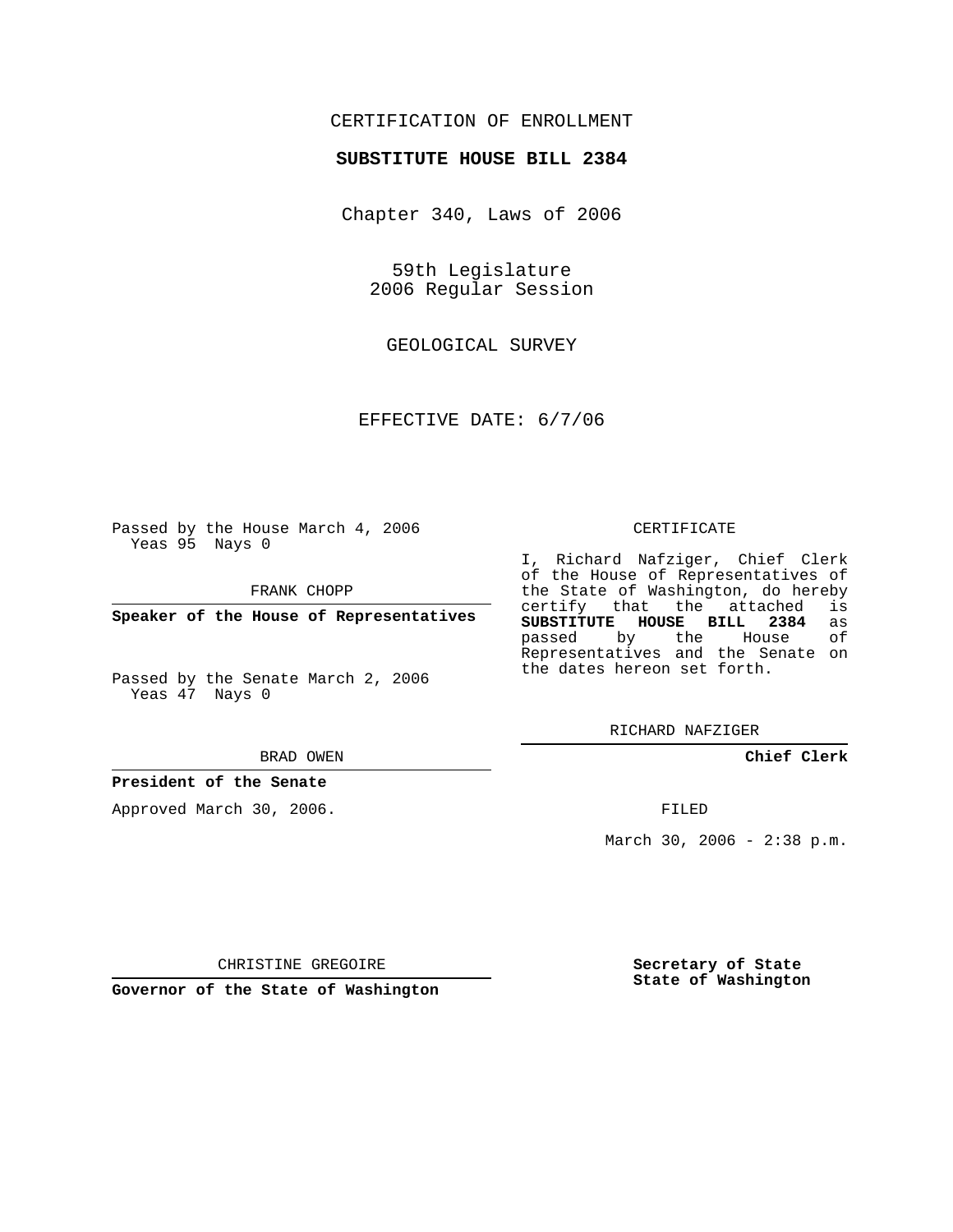# **SUBSTITUTE HOUSE BILL 2384** \_\_\_\_\_\_\_\_\_\_\_\_\_\_\_\_\_\_\_\_\_\_\_\_\_\_\_\_\_\_\_\_\_\_\_\_\_\_\_\_\_\_\_\_\_

\_\_\_\_\_\_\_\_\_\_\_\_\_\_\_\_\_\_\_\_\_\_\_\_\_\_\_\_\_\_\_\_\_\_\_\_\_\_\_\_\_\_\_\_\_

### AS AMENDED BY THE SENATE

Passed Legislature - 2006 Regular Session

## **State of Washington 59th Legislature 2006 Regular Session**

**By** House Committee on Natural Resources, Ecology & Parks (originally sponsored by Representatives Dickerson, Buck, Blake and B. Sullivan; by request of Department of Natural Resources)

READ FIRST TIME 01/30/06.

 1 AN ACT Relating to geological survey; amending RCW 43.92.010, 2 43.92.020, 43.92.040, 43.92.060, 43.92.070, and 43.92.080; and adding 3 new sections to chapter 43.92 RCW.

4 BE IT ENACTED BY THE LEGISLATURE OF THE STATE OF WASHINGTON:

 5 NEW SECTION. **Sec. 1.** A new section is added to chapter 43.92 RCW 6 to read as follows:

 It is the intent of the legislature that there be an effective state geological survey that can produce essential information that provides for the health, safety, and economic well-being of the citizens.

11 **Sec. 2.** RCW 43.92.010 and 1988 c 127 s 28 are each amended to read 12 as follows:

13 There shall be a geological survey of the state ((which)) that 14 shall be under the direction of the commissioner of public lands who 15 shall have general charge of the survey, and shall appoint as 16 supervisor of the survey a geologist of established reputation, to be 17 known as the ((supervisor of geology)) state geologist.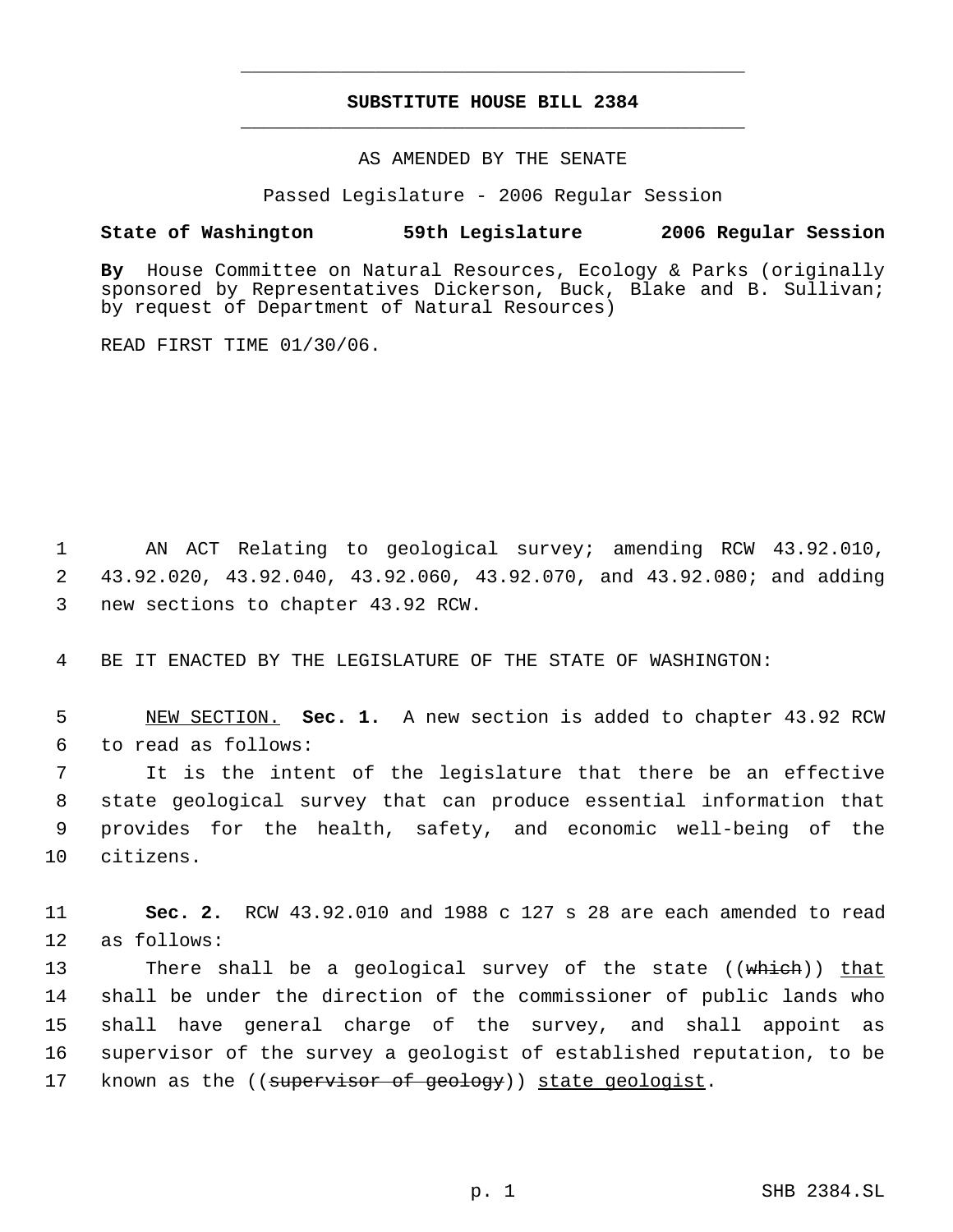**Sec. 3.** RCW 43.92.020 and 1965 c 8 s 43.92.020 are each amended to read as follows:

The geological survey shall have for its objects:

 $\frac{1}{1}$  An examination of the economic products of the state,  $(\overrightarrow{viz})$ 5 <u>including:</u> ((The)) Gold, silver, copper, lead, and iron ores, as well as building stones, clays, coal, and all mineral substances of value;

7 (2) An examination and classification of  $($  ( $t$ he)) soils, and the 8 study of their adaptability to particular crops;

9 (3) An investigation and report upon the water supplies, artesian wells, the water power of the state, gauging the streams, etc., with reference to their application for irrigation and other purposes;

12 (4) An examination and report upon the occurrence of different road building material;

 (5) An examination of the physical features of the state with reference to their practical bearing upon the occupations of the people;

 (6) The preparation of special geological and economic maps to illustrate the resources of the state;

19 (7) The preparation of special reports with necessary illustrations and maps, which shall embrace both the general and detailed description 21 of the geology and natural resources of the state( $(\tau)$ ) i and

22 (8) The consideration of ((such other kindred)) similar scientific 23 and economic questions  $((as))$  that, in the judgment of the  $((director$ 24 shall be)) state geologist, is deemed of value to the people of the state.

 NEW SECTION. **Sec. 4.** A new section is added to chapter 43.92 RCW to read as follows:

 In addition to the objectives stated in RCW 43.92.020, the geological survey must conduct and maintain an assessment of seismic, landslide, and tsunami hazards in Washington. This assessment must include the identification and mapping of volcanic, seismic, landslide, and tsunami hazards, an estimation of potential consequences, and the likelihood of occurrence. The maintenance of this assessment must include technical assistance to state and local government agencies on the proper interpretation and application of the results of this assessment.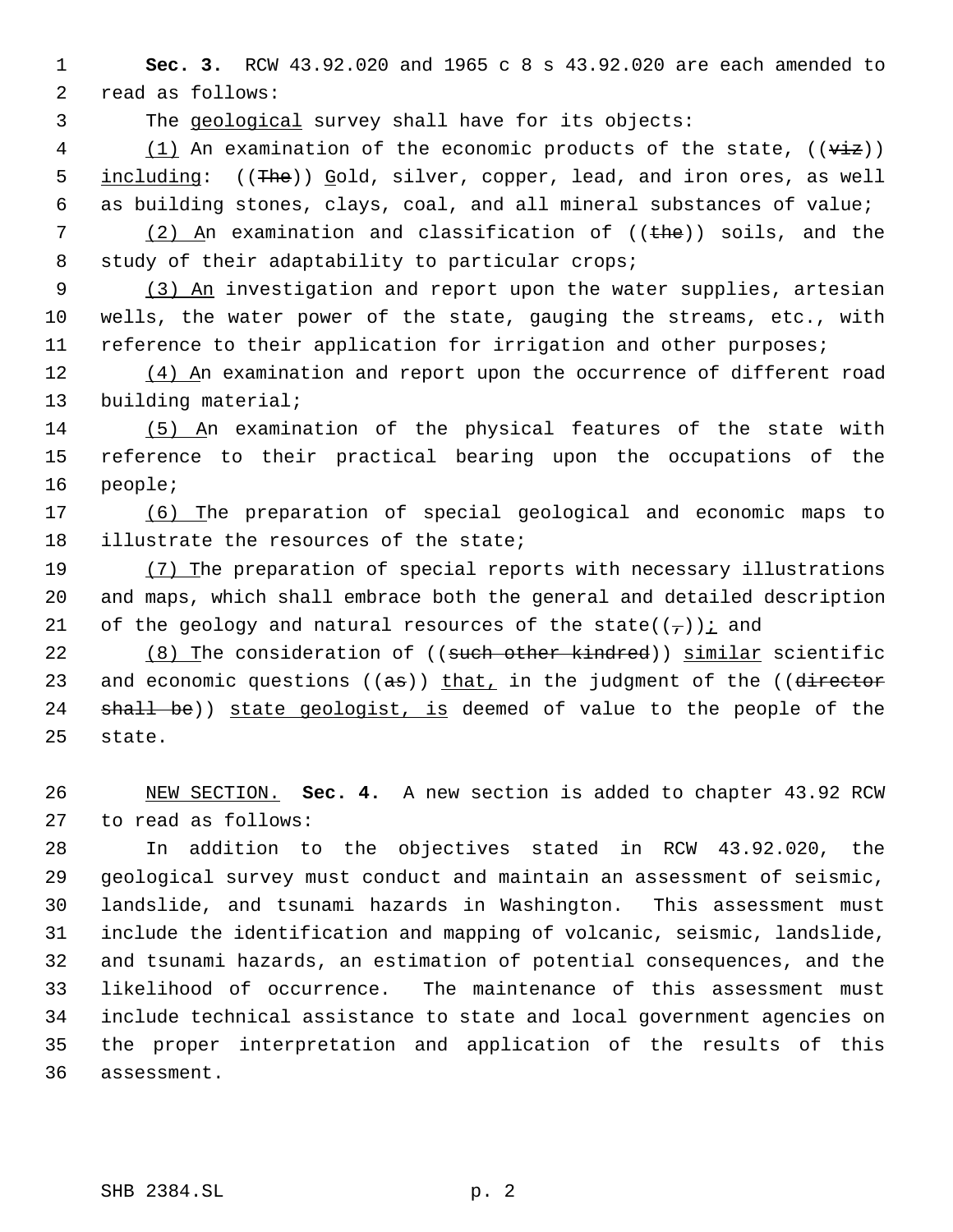1 **Sec. 5.** RCW 43.92.040 and 1965 c 8 s 43.92.040 are each amended to 2 read as follows:

 3 ((The)) Regular and special reports of the geological survey, with 4 proper illustrations and maps, shall be printed as ((the director may 5 direct, and the)) directed by the state geologist. All reports shall 6 be distributed or sold by ((him)) the department of natural resources 7 as the interests of the state and of science demand $((\div \text{ and}))$ . All 8 money obtained by the sale of reports under this section shall be paid 9 into the state treasury.

10 **Sec. 6.** RCW 43.92.060 and 1965 c 8 s 43.92.060 are each amended to 11 read as follows:

12 The ((director)) state geologist may make provisions for 13 topographic, geologic, and hydrographic surveys of the state in 14 cooperation with the United States geological survey in such manner as 15 in ((his)) the opinion of the state geologist will be of the greatest 16 benefit to the agricultural, industrial, and geological requirements of 17 the state((: PROVIDED, That)). However, the director of the United 18 States geological survey ((agrees)) must first agree to expend on the 19 part of the United States upon such surveys a sum equal to that 20 expended by the state.

21 **Sec. 7.** RCW 43.92.070 and 1965 c 8 s 43.92.070 are each amended to 22 read as follows:

 In order to complete the topographic map of the state and for the purpose of making more extensive stream measurements, and otherwise investigating and determining the water supply of the state, the 26 ((director)) state geologist may enter into such agreements with the 27 director of the United States geological survey as will  $((\text{insure}))$ 28 ensure that the surveys and investigations be carried on in the most economical manner, and that the maps and data be available for the use of the public as quickly as possible.

31 **Sec. 8.** RCW 43.92.080 and 1965 c 8 s 43.92.080 are each amended to 32 read as follows:

33 In order to carry out the purposes of this chapter, all persons 34 employed ((hereunder)) by the department of natural resources to carry